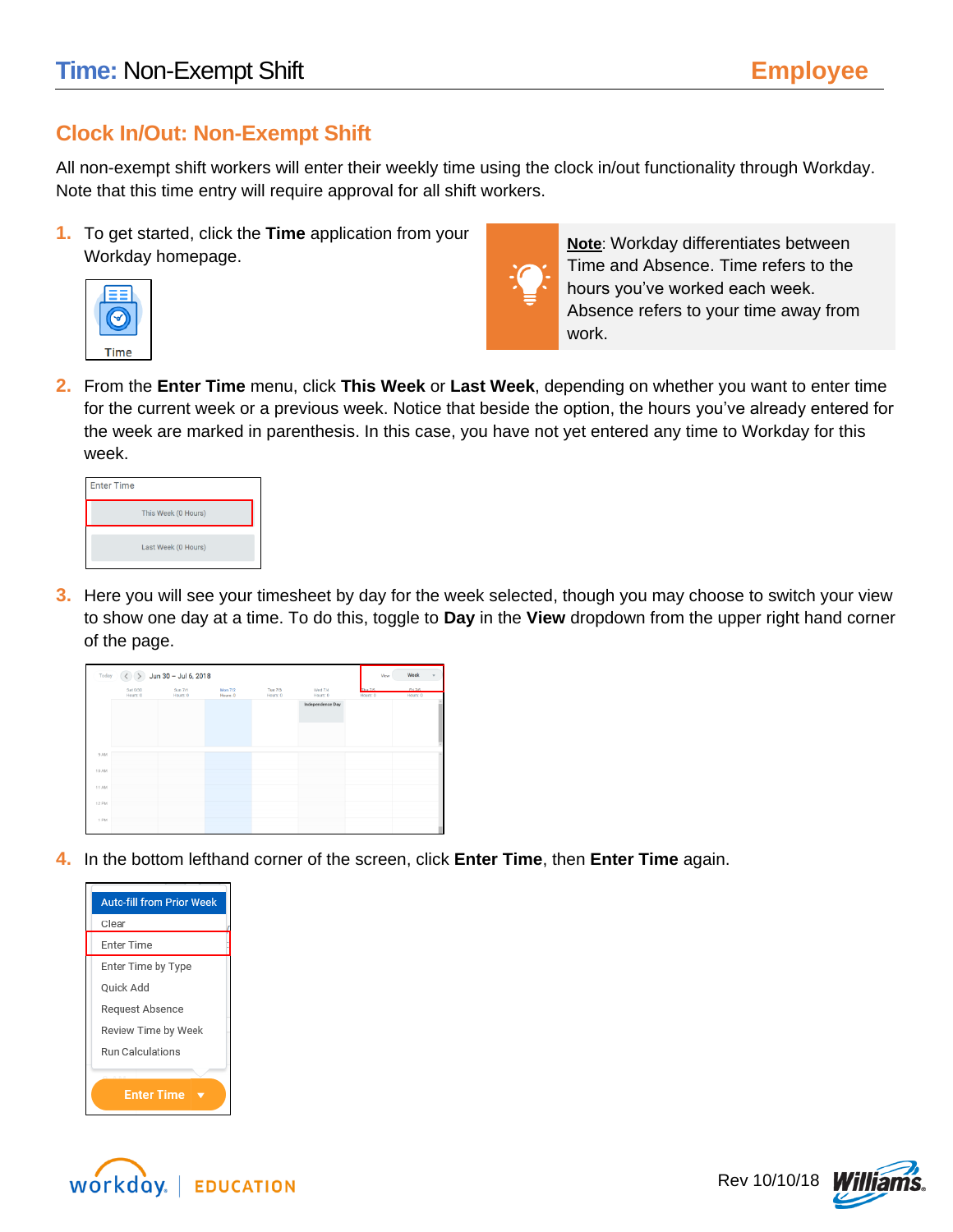**5.** Enter your time for each day by clicking the appropriate date from the top of the screen.

| Sat, 7/7                                             | Sun, 7/8 | Mon, 7/9 | Tue, 7/10 | Wed, 7/11 | Thu, 7/12 | Fri, 7/13         |            |              |         |
|------------------------------------------------------|----------|----------|-----------|-----------|-----------|-------------------|------------|--------------|---------|
| <b>In/Out Times</b><br>$^{(+)}$<br>$\qquad \qquad -$ |          |          |           |           |           |                   |            |              |         |
| In<br><b>Time Type</b>                               |          |          | Out<br>三  |           |           | <b>Out Reason</b> | select one | $\mathbf{v}$ | Hours 0 |

**6.** Enter your **In** and **Out** time, as if you were filling in a timesheet using the 12-hour time standard (do not use military time).

For most overnight shifts, you **do not need to clock out of your shift**. Simply enter the the **In** and **Out** time, as shown below. *However, if working an overnight shift on a Friday, you will need to clock out and back in at midnight.* 

|                  | <b>In/Out Times</b> |     |     |  |
|------------------|---------------------|-----|-----|--|
| $^{+}$<br>$\sim$ |                     |     |     |  |
| In               | 6pm                 | Out | 6am |  |

**7.** From the dropdown, select **Out** as the **Out Reason**. Hours will calculate based on your in/out times.

| Out Reason $\star$ Out |  | <b>Hours</b><br>12 |
|------------------------|--|--------------------|
|                        |  |                    |

**8.** Under **Time Type**, enter **Clock Hours** from the dropdown list.





**Note**: **Clock Hours** is **not** the same as the **"Hours Worked"**  Time Type. You must select Clock Hours in order to calculate shift pay.

- **9.** Click **OK** to save your entry. Note that *saved* time differs from *submitted* time—you will see a "Not Submitted" note next to entries that have not yet been submitted. Once submitted and approved, they will display with a green checkmark.
- **10.**In the upper right hand-corner of the timesheet, Hours Not Worked UNPAID will auto-calculate until you have entered 40 hours for the week.





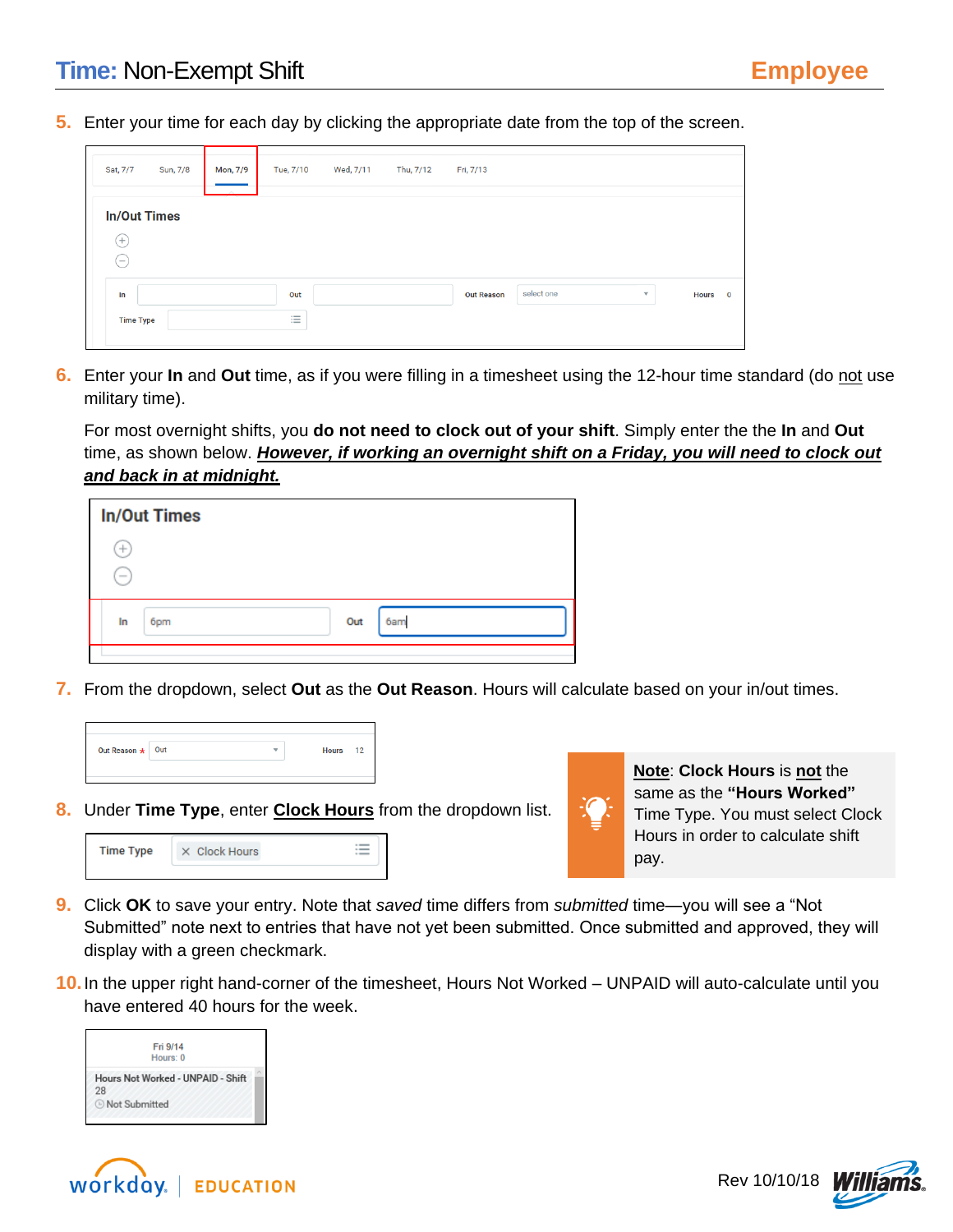**11.** Workday assumes a 40-hour work week for all non-exempt workers, regardless of schedule. If you have not entered 40 hours for the week, you will receive an alert of "hours not worked." However, you can still submit your time for approval.

| Alert                                                                                                                                                                                                                                                                                                                                                                                                                                                                                                                  |
|------------------------------------------------------------------------------------------------------------------------------------------------------------------------------------------------------------------------------------------------------------------------------------------------------------------------------------------------------------------------------------------------------------------------------------------------------------------------------------------------------------------------|
| 1. Page Alert<br>- Warning -- 32 Hours Not Worked have been calculated for your week ending in 07/13/2018 - The system accounts for<br>40 hours in a week to determine your overtime calculations. You have entered less than 40 hours in the week, which is<br>indicated by HNW (hours not worked). Hours in HNW will not be paid. If you feel the calculation is incorrect, please<br>verify your hours are reported correctly or contact the Payroll Service Center at 1-800-Williams, or 918-573-5400 in<br>Tulsa. |

**12.**Additionally, as you save your timesheet, the upper right corner continues to adjust with the time types in total. This will help you track entered and submitted time.

|  |  | Regular Hours Overtime Call Out Holiday Worked Time Off/Holiday Additional Straight Time Shift Hours |  |
|--|--|------------------------------------------------------------------------------------------------------|--|
|  |  | $12 \qquad 0 \qquad 0 \qquad 0 \qquad 0$<br>$\blacksquare$                                           |  |
|  |  |                                                                                                      |  |

**13.**Next time you enter time, you can enter time by clicking on the **Enter Time** dropdown in the bottom left of the screen. Click **Auto-fill from Prior Week** or **Quick Add**. Using this method, you'll be able to enter time for multiple days at once in a more simplified view.



**Note**: You can **Edit** or **Delete** saved entries by clicking into the time blocks from the main calendar view. A pop up will appear in which you can make modifications if necessary. To modify any time away from work/time off use the absence application which will update your timesheet. If you make any modifications, be sure to resubmit your timesheet for approval.

**14.**To use the **Auto-fill from Prior Week** method, use the **Select Week** dropdown to select which week you would like to use to auto-fill your calendar.

| <b>Start Date</b> | 09/08/2018              |  |  |  |
|-------------------|-------------------------|--|--|--|
| <b>End Date</b>   | 09/14/2018              |  |  |  |
| Select Week *     | 08/25/2018 - 08/31/2018 |  |  |  |
|                   |                         |  |  |  |

**15.**Check whether you would like to **Also copy details and comments**. You must check this box in order to carry forward any project overrides; otherwise, you will have to re-enter them separately.



**16.**Click **OK** to continue.



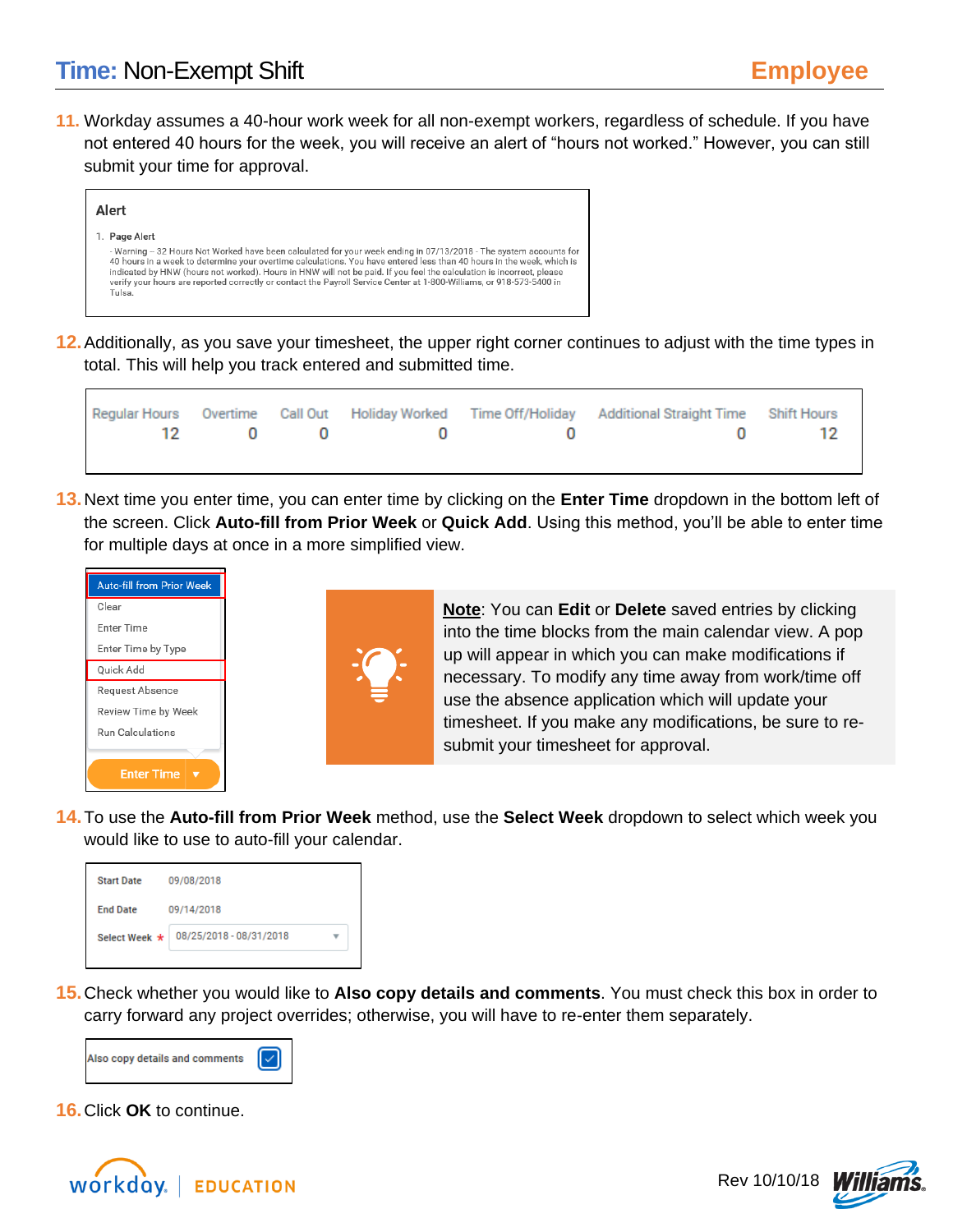**17.**To use the **Quick Add** method, enter the **Time Type** from the dropdown. Then click **Next** to continue.

| 09/08/2018    |                       |  |  |  |
|---------------|-----------------------|--|--|--|
| 09/14/2018    |                       |  |  |  |
| X Clock Hours | $\mathrel{\mathop:}=$ |  |  |  |
|               |                       |  |  |  |

**18.**Enter the **In** and **Out** time, as well as the **Out Reason** from the dropdown menu. The **Out Reason** will always be **Out**.

| In                | 08:00 AM |  |
|-------------------|----------|--|
| Out               | 20       |  |
| <b>Out Reason</b> | Out      |  |
| Remove            |          |  |

**19.**On the righthand side of the screen, select which days this shift applies to.

| Saturday        |  |
|-----------------|--|
| Sunday          |  |
| <b>Monday</b>   |  |
| <b>Tuesday</b>  |  |
| Wednesday       |  |
| <b>Thursday</b> |  |
| <b>Friday</b>   |  |
|                 |  |

**20.**Click **OK** to continue.

**21.**No matter the method you use, click **Submit**, then **Submit** again to elevate for approval. Remember, if you are a 10- or 12-hour shift worker, your entry will require approval.



#### **Project Overrides**

In the case of project overrides, shift employees are required to allocate time to projects as appropriate. Workday refers to this process as **Submitting Project Time**.

**22.** After entering your shift time, click on the top portion of the **Calendar** above your shift time entry (this is the section *above* the hourly calendar) to enter project time.

| $\langle$ > Sep 8 - 14, 2018<br>Today |                                                                                                                                                                                                                               |                                          |                                                                                 |                                         |
|---------------------------------------|-------------------------------------------------------------------------------------------------------------------------------------------------------------------------------------------------------------------------------|------------------------------------------|---------------------------------------------------------------------------------|-----------------------------------------|
| Sat 9/8<br>Hours 0                    | <b>CONTRACTOR</b><br>Sun 9/9<br>Hours: 0                                                                                                                                                                                      | <b>SAME PROPE</b><br>Mon 9/10<br>Hours 6 | <b>CARD NOTES</b><br>Tue 9/11<br>Hours: 10                                      | <b>AND CASA</b><br>Wed 9/12<br>Hours: 0 |
|                                       | the control of the control of the control of the control of the control of the control of the control of the control of the control of the control of the control of the control of the control of the control of the control |                                          | first 1 inners as a new seeding in taxes<br>4 Hours<br>Not Submitted<br>,,,,,,, |                                         |
| MA E<br>- - -                         |                                                                                                                                                                                                                               |                                          | -------<br>m<br>,,,,,,,,,,,,,,,,,,,,,,,,,,                                      |                                         |



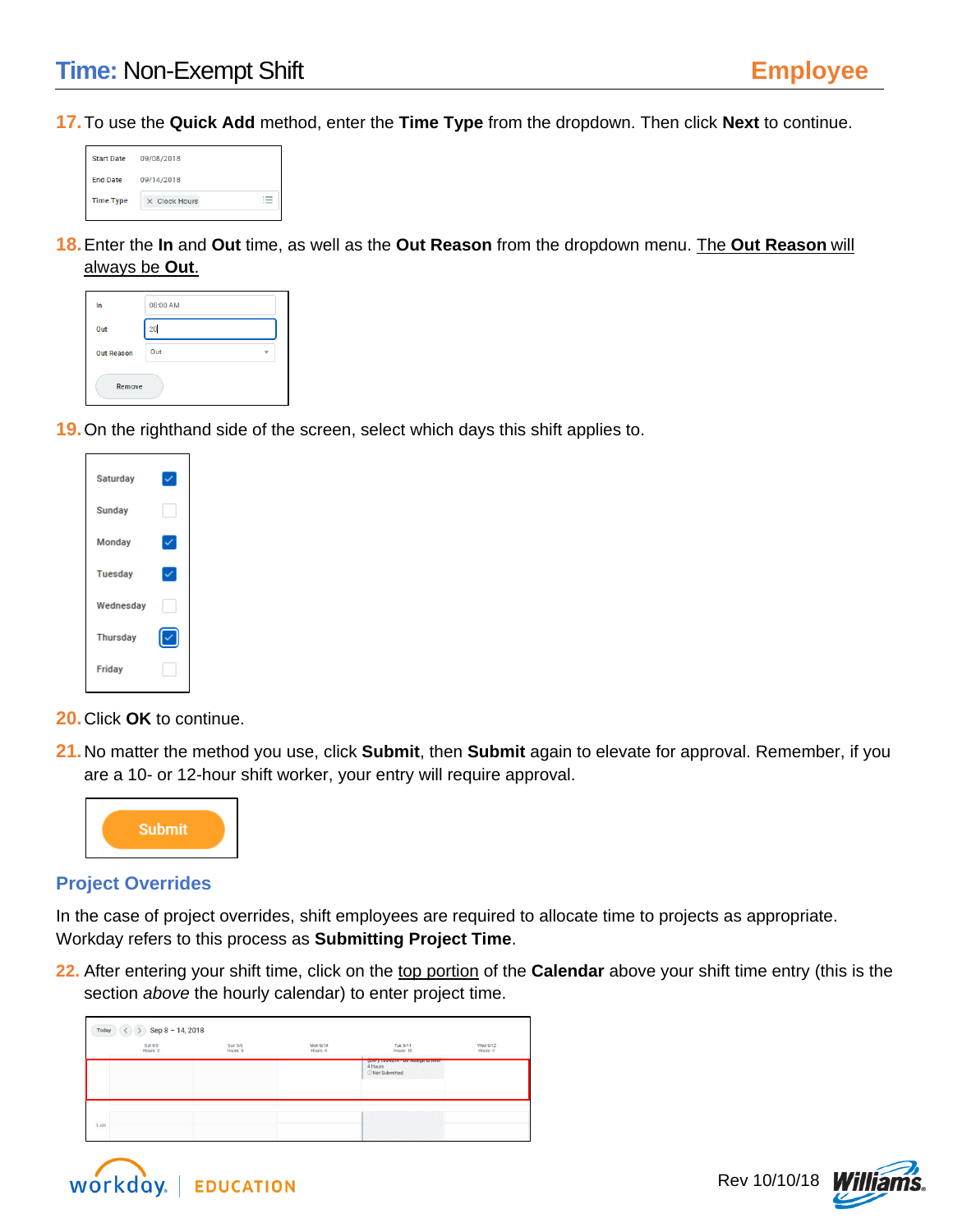**23.** Use the **Enter Time** pop-up to select your **Time Type**. From the **Time Type** dropdown, begin typing the project code, using the project number or a few identifying characteristics.

| <b>Enter Time</b><br>09/10/2018 |                   |                    |                                                      |
|---------------------------------|-------------------|--------------------|------------------------------------------------------|
| 津<br>Time Type *<br>search      |                   |                    |                                                      |
| Hours $\star$ 0                 | Time Type $\star$ | search             | $\overline{\phantom{0}}$<br>$\overline{\phantom{a}}$ |
| <b>Details</b>                  |                   | Most Recently Used |                                                      |
| Comment                         |                   | Projects           |                                                      |
|                                 | Hours $\star$ 0   | Project Plan Tasks |                                                      |
| <b>OK</b><br>Cancel             | <b>Details</b>    | Time Entry Codes   |                                                      |

**24.** All of the project codes are divided into either:

- Expense Projects, indicated with (EXP), or
- Capital projects, indicated by (CAP)

Generally, anyone can charge time to any project unless a restriction has been placed on a project that only allows employees in select cost centers to charge to it. If you are unable to find a project, it likely has this cost center restriction. Contact [WilliamsWay2Answers](mailto:WilliamsWay2Answers@Williams.com) for help if you encounter this.



**Note**: As there is an extensive list of project options, it's easiest to search by typing a few of the identifying characteristics. You can search by any aspect of the project description (e.g. *Atlantic Sunrise or Direct Assignment*) or the project number. For capital projects the project list will include a project task number and description. You should select the appropriate project/task combination (e.g. *(CAP) 1192668 - 1Line Atlantic Sunrise Expansion > Task > 01.104 - Project Svc.*)

**25.** In this case, we will enter (EXP) 1004394 as the **Time Type**.

| Time Type $\star$ search |                                        |  |
|--------------------------|----------------------------------------|--|
|                          | X (EXP) 1004394 - Dir<br>Assign to NWP |  |

**26.** Enter the hours allocated per project in the **Hours** field. This can be anywhere from .25 hours, to the full length of your shift.

| Hours $\star$ 4 |  |  |
|-----------------|--|--|



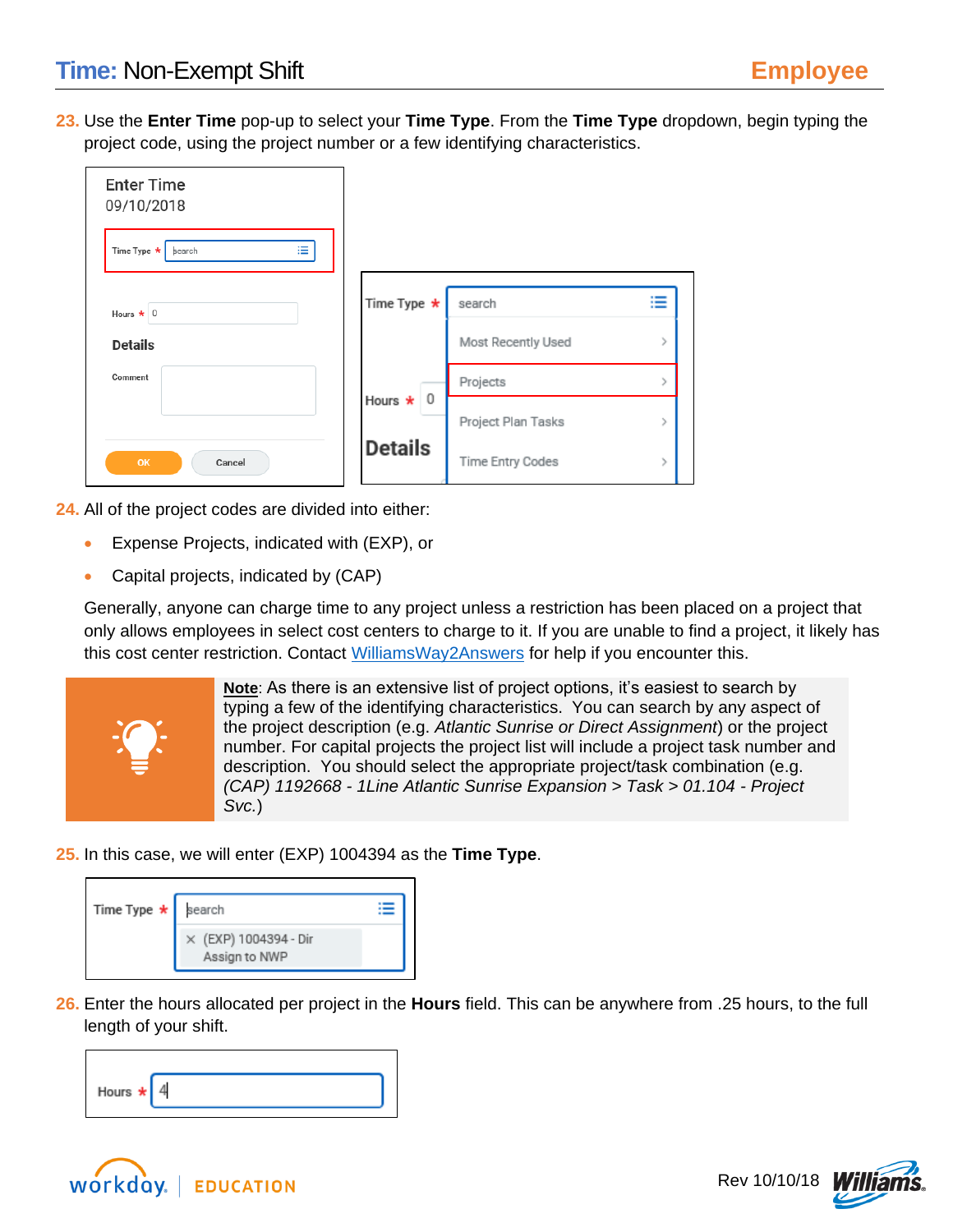**27.** When charging time to expense projects, you may need to add relevant worktags, such as Operating Unit or Activity. If worktags are required, a Details field will appear. As capital projects do not require worktags, no additional inputs are necessary before saving your capital project entry.

| <b>Details</b>   |                                                   |                                                                   |
|------------------|---------------------------------------------------|-------------------------------------------------------------------|
| Time Type        |                                                   | $\cdot$ =<br>$\overline{\phantom{a}}$<br>$\overline{\phantom{a}}$ |
| Activity<br>*    | X OPERATING TRANS<br>M&R EQUIP                    | $\overline{\phantom{a}}$<br>$\overline{\phantom{a}}$              |
| Operating Unit * | $\times$ 200SPOMS SPOKANE<br><b>METER STATION</b> | $\sim$<br>-<br>$\cdots$                                           |
| Comment          |                                                   |                                                                   |
|                  |                                                   |                                                                   |

When selecting worktags for an Expense Project, you should follow the following guidelines:

### **Operating Unit (OPU):**

• If you need to override your default OPU, search for the appropriate OPU by name or description.

| <b>Operating Unit</b> | search                                     |  |
|-----------------------|--------------------------------------------|--|
|                       | X 200SPOMS SPOKANE<br><b>METER STATION</b> |  |

• Employees in G&A cost centers typically will not need to override their OPU. If you attempt to do so, you will likely get an error message that the selected OPU is not valid with your cost center upon trying to save the entry.

### **Activity (O&M employees** *only***):**

• Employees in O&M cost centers may be required to select an Activity in the case of regulated Expense Projects (Transco, NWP, Gulfstream, Cardinal, Pine Needle, Black Marlin, and Discovery Gas Transmission). The activity selected drives which FERC account is tagged to the transaction.

| Activity | search                                           |  |
|----------|--------------------------------------------------|--|
|          | $\times$ OPERATING TRANS<br><b>M&amp;R EQUIP</b> |  |



**Note**: You do not have the option to override the Company or Cost Center in Workday.

- Employees in G&A cost centers will not have the option to select an Activity.
- For further guidance on work task alignment to Activities, click [here.](http://my.williams.com/depts/enterprise/ent_accounting/Pages/Account-Coding.aspx)
- **29.** Click **OK** to save your entries.



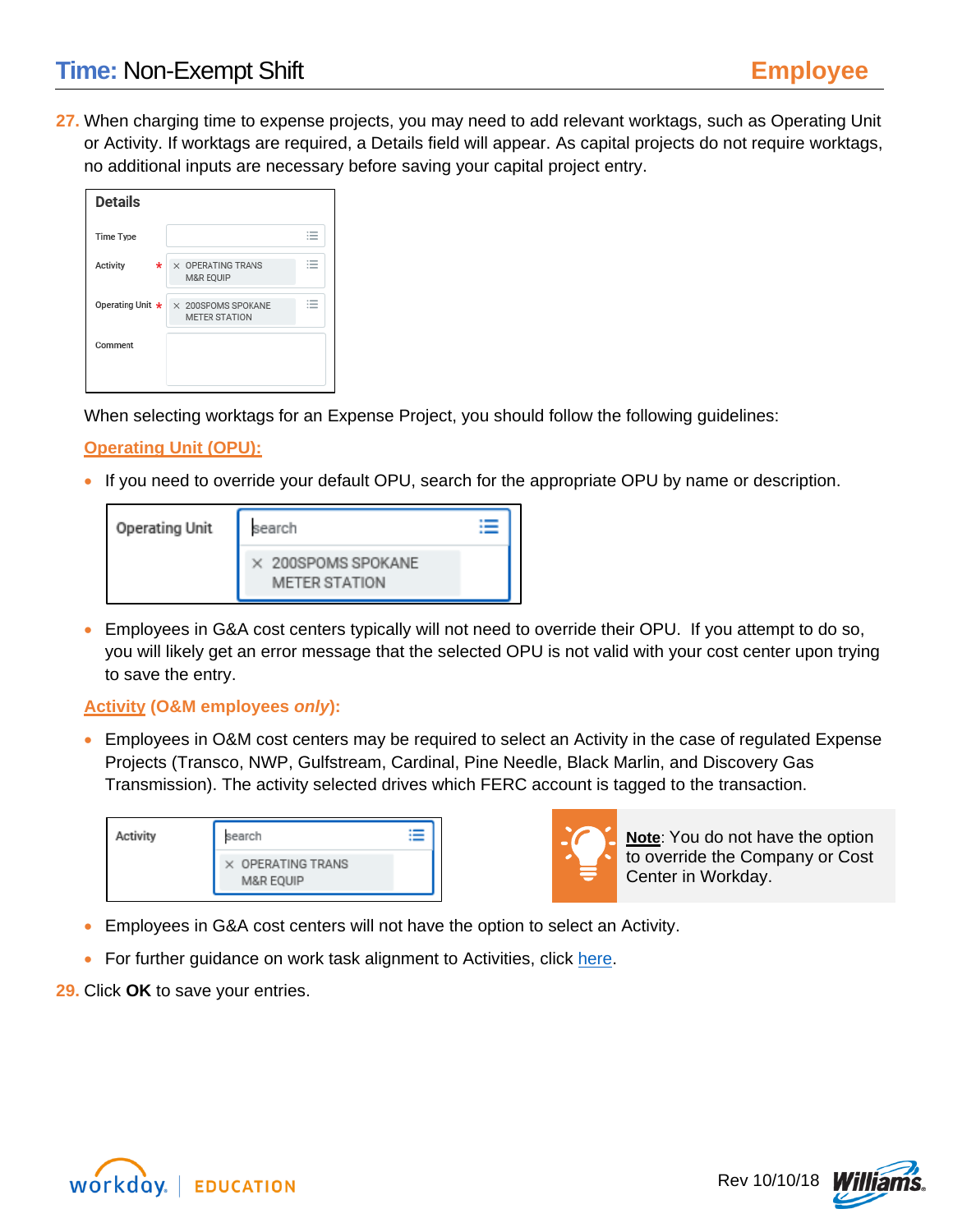**30.** Notice that adding project time and/or a Field Activity will affect **the hours counted within each day individual day on the timesheet**. However, it will make no difference in the **totals summary in the upper right hand corner**, nor the **Hours Not Worked counter**.

|                                                            |                                                                        | <b>Regular Hours</b><br>12  | $\bullet$ | $\mathbf{0}$ | Overtime Call Out Holiday Worked<br>$\mathbf{0}$ | <b>Time Off/Holiday</b><br>$\mathbf{0}$ | <b>Additional Straight Time</b><br>$\mathbf{0}$                 | <b>Shift Hours</b><br>12 |
|------------------------------------------------------------|------------------------------------------------------------------------|-----------------------------|-----------|--------------|--------------------------------------------------|-----------------------------------------|-----------------------------------------------------------------|--------------------------|
| <b>Mon 9/10</b><br>Hours: 10                               | $\widehat{\phantom{a}}$<br><b>Tue 9/11</b><br>Hours: 10                | <b>Ned 9/12</b><br>Hours: 0 |           |              | Thu 9/13<br>Hours: 0                             |                                         | View<br>Fri 9/14<br>Hours: 0                                    | Week                     |
| <b>Field Activity</b><br>4 Hours<br><b>E</b> Not Submitted | (EXP) 1004394 - Dir Assign to NWP<br>4 Hours<br><b>E</b> Not Submitted |                             |           |              |                                                  |                                         | Hours Not Worked - UNPAID - Shift<br>28<br><b>Not Submitted</b> |                          |

### **Non-Project Overrides**

In some cases Regulated (Transco, NWP, Gulfstream, Cardinal & Pine Needle) non-exempt O&M employees are required to enter overrides to:

- Their **default OPU** if they are working on a specific asset or group of assets or need to charge to incrementals
- Their **default FERC account,** based on the work activity they are performing, as appropriate.

Workday refers to this process as **Submitting Field Activity Time**. Employees in G&A cost centers will not have this time entry option.

**31.** Again (as was the case in entering project time), after entering your shift time, click on the top portion of the **Calendar** above your shift time entry (this is the section *above* the hourly calendar).

| Sat 9/8<br>Hours 0 | Sun 9/9<br>Hours: 0 | 0001 002<br>Mon 9/10<br>Hours 6 | Tue 9/11<br>Hours: 10                                                  | Wed 9/12<br>Hours: 0 |
|--------------------|---------------------|---------------------------------|------------------------------------------------------------------------|----------------------|
|                    |                     |                                 | (EXP) 1004394 - Dir Assign to NWP<br>4 Hours<br><b>O Not Submitted</b> |                      |
|                    |                     |                                 |                                                                        |                      |

**32.** Use the **Enter Time** pop-up to select your **Time Type**. From the **Time Type** dropdown, select **Field Activity**.

| Time Type *     | search             | 洼 |                   |                         |   |
|-----------------|--------------------|---|-------------------|-------------------------|---|
|                 | Most Recently Used |   |                   |                         |   |
| Hours $\star$ 0 | Projects           |   | Time Type $\star$ | search                  | ≔ |
| <b>Details</b>  | Project Plan Tasks |   |                   | $\times$ Field Activity |   |
|                 | Time Entry Codes   |   |                   |                         |   |

**33.** Enter **Hours** worked.





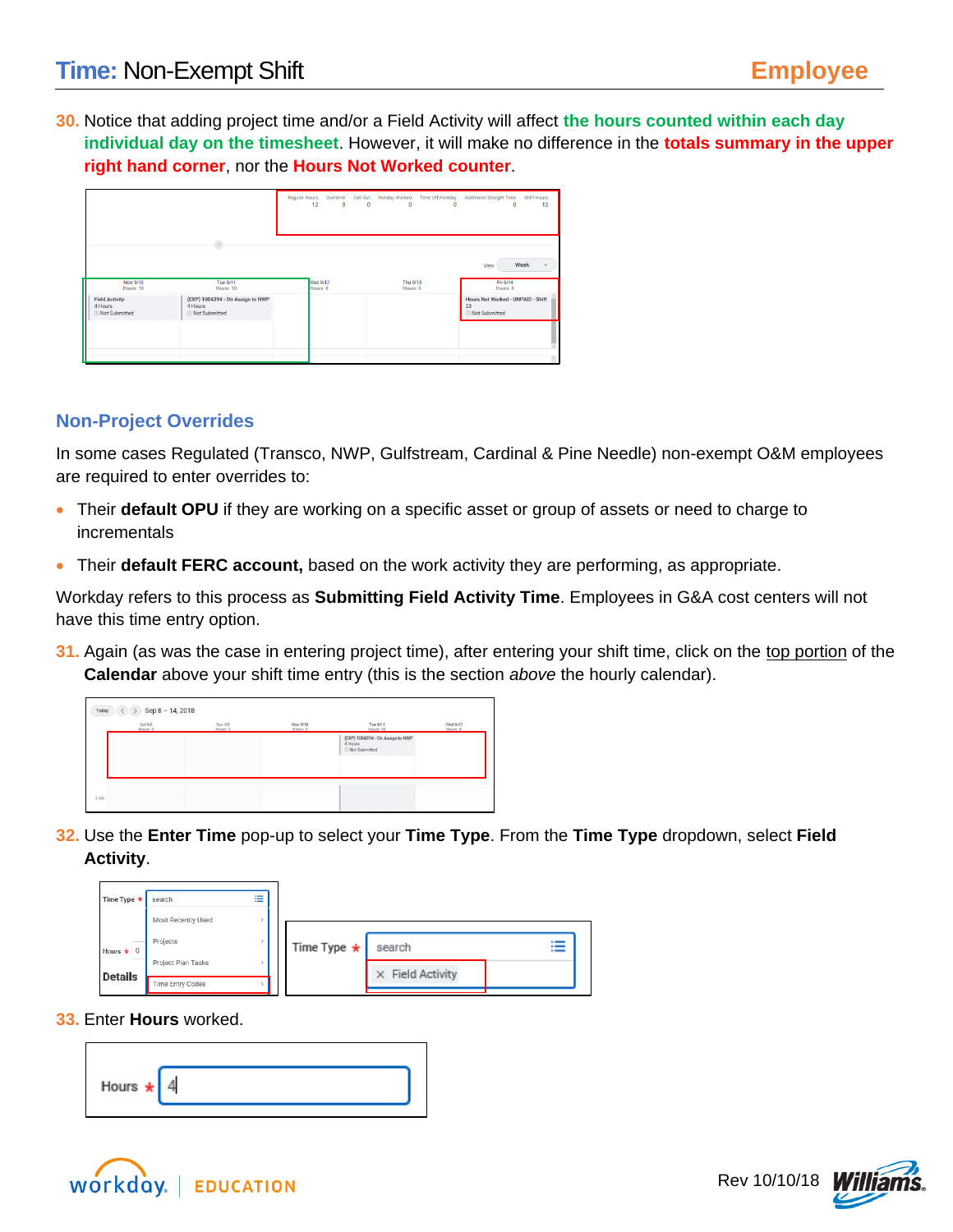**34.** Upon selecting **Field Activity** as the **Time Type**, a Details section will appear.

| <b>Details</b>   |   |                             |
|------------------|---|-----------------------------|
| <b>Time Type</b> |   | $1 - 1$<br>$1 - 1$<br>$1 -$ |
| Activity         | ÷ | $\sim$<br>$\sim$<br>$1 -$   |
| Operating Unit * |   | $\sim$<br>$1 - 1$<br>$1 -$  |
| Comment          |   |                             |
|                  |   |                             |

**35.** Enter **Activity** and **Operating Unit**. You can search by using the number or a few identifying characteristics. Be sure that you follow the guidelines listed above, beginning on **#27** for both fields.

| <b>Details</b>   |   |                                                   |                                        |
|------------------|---|---------------------------------------------------|----------------------------------------|
| <b>Time Type</b> |   |                                                   | $\overline{\phantom{a}}$<br>$\sim$ $-$ |
| Activity         | * | X OPERATING TRANS<br>M&R EQUIP                    | $\sim$<br>$-$                          |
| Operating Unit * |   | $\times$ 200SPOMS SPOKANE<br><b>METER STATION</b> | $\sim$                                 |
| Comment          |   |                                                   |                                        |
|                  |   |                                                   |                                        |

- **36.** Click **OK** to submit your entry.
- **37.** Notice that adding project time and/or a Field Activity will affect **the hours counted within each day individual day on the timesheet**. However, it will make no difference in the **totals summary in the upper right hand corner**, nor the **Hours Not Worked counter**.

|                                                     |                                                                        | <b>Regular Hours</b><br>12  | $\mathbf 0$ | $\mathbf 0$ | Overtime Call Out Holiday Worked<br>$\mathbf 0$ | Time Off/Holiday<br>$\mathbf 0$ | <b>Additional Straight Time</b><br>$\bullet$                      | <b>Shift Hours</b><br>12 |  |
|-----------------------------------------------------|------------------------------------------------------------------------|-----------------------------|-------------|-------------|-------------------------------------------------|---------------------------------|-------------------------------------------------------------------|--------------------------|--|
|                                                     | $\widehat{\phantom{a}}$                                                |                             |             |             |                                                 |                                 | View                                                              | Week                     |  |
| <b>Mon 9/10</b><br>Hours: 10                        | <b>Tue 9/11</b><br>Hours: 10                                           | <b>Wed 9/12</b><br>Hours: 0 |             |             | Thu 9/13<br>Hours: 0                            |                                 | Fri 9/14<br>Hours: 0                                              |                          |  |
| <b>Field Activity</b><br>4 Hours<br>© Not Submitted | (EXP) 1004394 - Dir Assign to NWP<br>4 Hours<br><b>O</b> Not Submitted |                             |             |             |                                                 |                                 | Hours Not Worked - UNPAID - Shift<br>28<br><b>O</b> Not Submitted |                          |  |